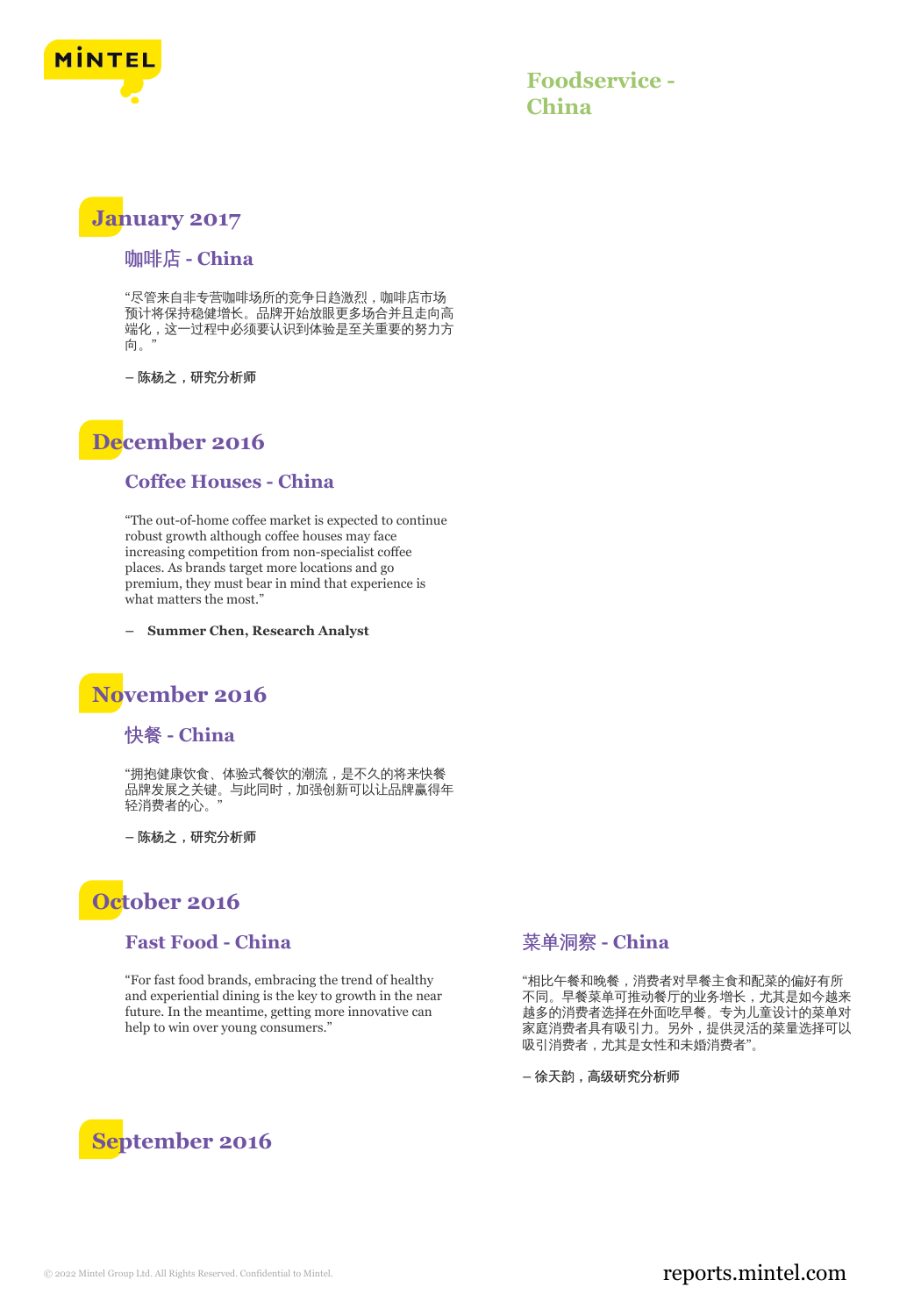

### **Menu Insights - China**

"Consumers' preference for staple food and a side dish is different at breakfast, compared to lunch and dinner. Breakfast menu can drive growth for foodservice operators, especially when more consumers tend to have breakfast out. Menus specifically for kids can be appealing to families. Moreover, offering flexible portion sizes can ...

# **June 2016**

### 餐饮娱乐渠道软饮料饮用趋势 **- China**

"饮料通常不是一餐当中的主角,但搭配食物一起售卖可 以有效提升消费者点购饮料的可能性。配餐概念在酒类和 西餐文化中已得到充分的开发, 但在中国文化中除了凉茶 已成功与火锅搭配外,将其它非酒精饮料与各式中国地方 特色菜一起搭配饮用的空间也非常广阔。"

**–** 杨晴,研究分析师



### **On-trade Soft Drinks - China**

"Beverages usually are not the centre of a meal, but pairing the beverages with food can effectively increase consumers' likeliness of ordering a drink. Aside from herbal tea brands which have successfully paired themselves with hot pot cuisine, there is still great potential for other non-alcoholic drinks to pair with ...

# **February 2016**

### 全服务餐厅 **- China**

"放之四海而皆准的万全之策在中国餐饮行业已不适用。 消费者对各式美食的偏好、异域风味和综合消费体验已经 为餐饮市场开辟了全新的市场动态。英敏特已确认出全服 务餐厅的四大类用餐者,餐饮经营者可以针对这四种类型 来谨慎地定制菜单和进行店内设计,以增强餐厅的吸引 力。这四种类型是:寻求熟悉和价值至上者;菜单创新寻 求者;富有的国际美食迷恋者和大致中立者。

**–** 刘欣琪,研究分析师

# **January 2016**

### **Full Service Restaurants - China**